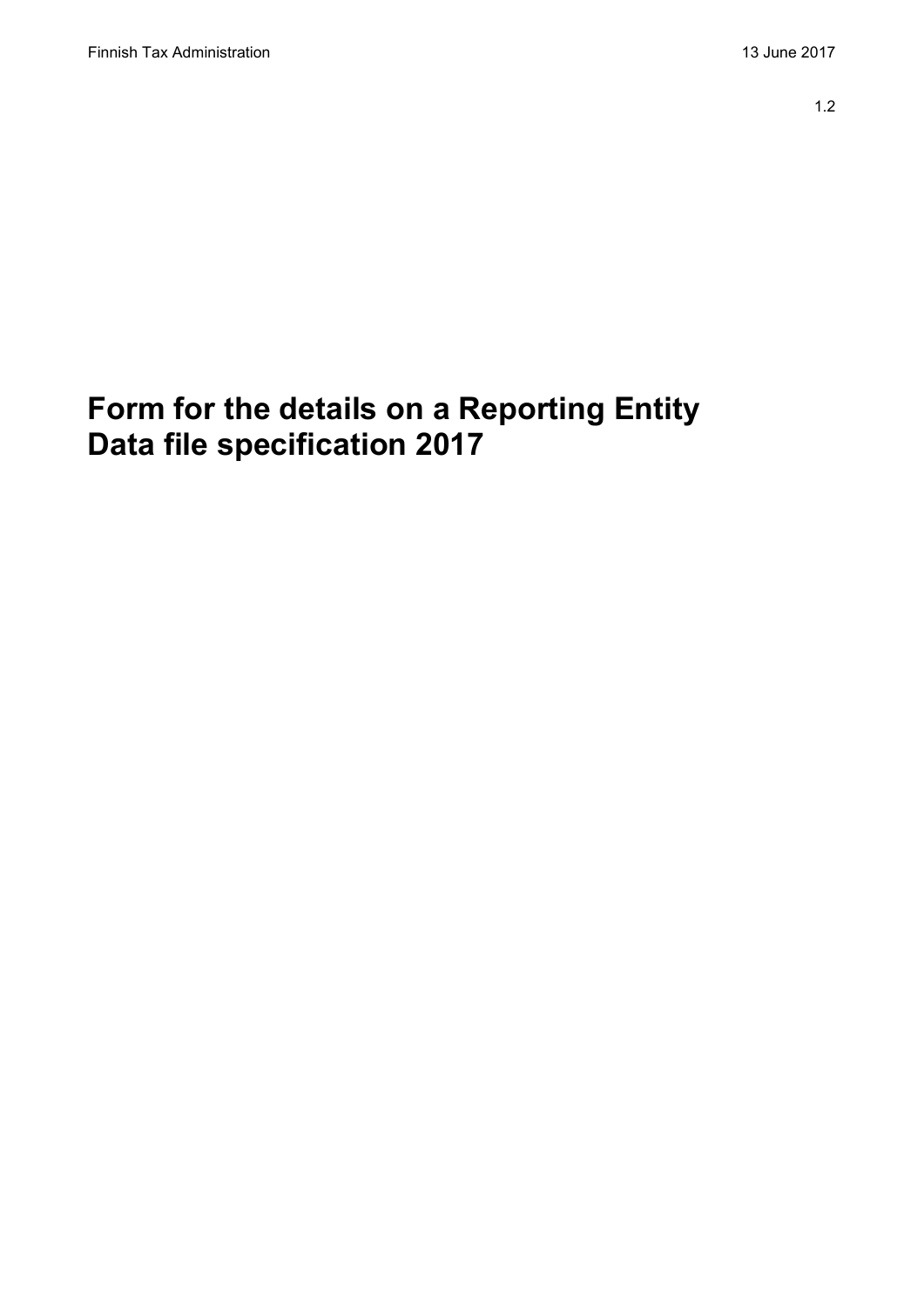# **Table of contents**

| 2 DESCRIPTION OF THE INFORMATION FLOW AND SUBMITTAL OF FILES 2 |  |
|----------------------------------------------------------------|--|
|                                                                |  |
|                                                                |  |
|                                                                |  |
|                                                                |  |
|                                                                |  |
|                                                                |  |
|                                                                |  |
|                                                                |  |
|                                                                |  |

### <span id="page-1-0"></span>**1 INTRODUCTION**

This guidance explains the structures of the required inbound file and the check procedures that follow. For more information, see tax.fi > Precise information > e-Filing > IT developers > e-Filing guidance.

#### <span id="page-1-1"></span>**2 DESCRIPTION OF THE INFORMATION FLOW AND SUBMITTAL OF FILES**

Country-by-country reports – including the Form for the details on a Reporting Entity – must normally be filed by a resident or nonresident company (permanent establishment) belonging to a multinational company with consolidated sales of at least €750 million on the P/L account for the previous accounting year.

Give the exact identity details of the Entity filing the CbC Report and the name of the country to which the report is sent for the fiscal years **ending in 2017**.

Logging in with a Katso ID and password entitles you to submit, on the condition that you have the user privileges of the Master User, Parallel Master User, Income Tax Return Filer, or Annual Information Report Filer.

#### <span id="page-1-2"></span>**3 DETAILS OF THE REPORTING ENTITY**

You can only file one Form for each fiscal year, and if you send us several versions, we only use the most recent one.

#### <span id="page-1-3"></span>**4 MAKING CORRECTIONS**

Entities that have filed the Form must make corrections to any mistakes on it on their own initiative, without delay. To make corrections, replace your previous filing by a new filing (a replacement). This means that you re-enter the data elements that had been right all the time, and you enter the data elements with the errors and omissions now corrected. You have time up to 31 December 2018 to make corrections to the filing that concerns 2017.

If you must completely delete your previous Form (e.g. because the Entity's Business ID was wrong), you must file a deletion report with the value of the 082 element set to 'D' (082:D). Besides the 082 data element, other required entries on a deletion report are 000, 010, 020, 054 and 999. We also recommend filling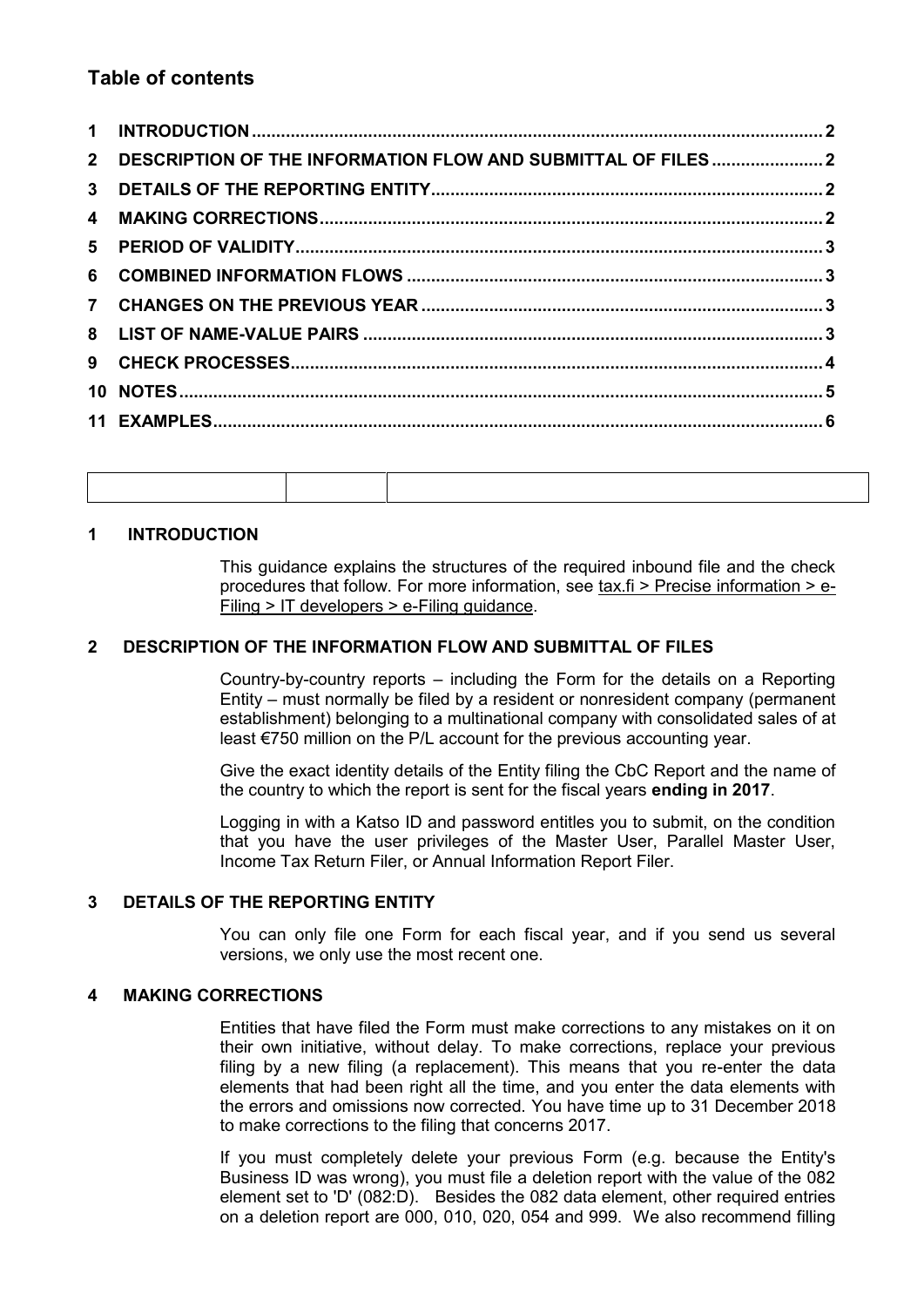in the information on a person to contact (041 and 042). On the deletion report, you cannot make changes or corrections.

#### <span id="page-2-0"></span>**5 PERIOD OF VALIDITY**

This specification sets out the requirements of file formatting that come into force 13 June 2017 and continue to be in force until a new version of this specification is released.

You must send the Form by the end date of the reportable fiscal year (= accounting period). An exception connected with the transition rule for the 2017 Form is that filing deadline is by 31 May 2017 if the start date of the fiscal year is 1 January 2016 or later and the end date of the fiscal year is latest 31 May 2017.

#### <span id="page-2-1"></span>**6 COMBINED INFORMATION FLOWS**

This is a submittal that cannot be accompanied by other reports or enclosures.

#### <span id="page-2-2"></span>**7 CHANGES ON THE PREVIOUS YEAR**

| lon ID | Informati Information | Definition     |
|--------|-----------------------|----------------|
| 000    | File ID               | Yearly changes |

### <span id="page-2-3"></span>**8 LIST OF NAME-VALUE PAIRS**

| <b>Name</b> | M/O          | Calc.<br>/check | <b>Description</b>                                                                                                                                                                                       | <b>Format</b>                    | Per-<br>missible<br>values                                |
|-------------|--------------|-----------------|----------------------------------------------------------------------------------------------------------------------------------------------------------------------------------------------------------|----------------------------------|-----------------------------------------------------------|
| 000         | M            |                 | File ID                                                                                                                                                                                                  | AN <sub>8</sub>                  | CBCSEL17                                                  |
| 045         | M            |                 | Service provider's ID code.<br>Service provider will fill in.                                                                                                                                            | AN3                              |                                                           |
| 048         | O            |                 | Name of the software application that sends the file.                                                                                                                                                    | <b>AN35</b>                      |                                                           |
| 198         | $\mathsf{O}$ |                 | Send Date and Time - populated by the service provider                                                                                                                                                   | <b>PPKKVVVV</b><br><b>HHMMSS</b> |                                                           |
| 020         | M            |                 | Name of the Reporting Entity                                                                                                                                                                             | AN150                            |                                                           |
| 010         | M            |                 | Reporting Entity's Business ID                                                                                                                                                                           | <b>YTUNNUS2</b>                  |                                                           |
| 041         | O            |                 | Name of a person to contact                                                                                                                                                                              | AN50                             |                                                           |
| 042         | O            |                 | Contact person's telephone                                                                                                                                                                               | <b>PUHELIN</b>                   |                                                           |
| 082         | $\circ$      |                 | Deletion<br>$D =$ deleting a previous filing.                                                                                                                                                            | A1                               | D                                                         |
| 121         | M/O          | $\ast$          | Reporting Role of the Reporting Entity<br><b>CBC701: Ultimate Parent Entity</b><br><b>CBC702: Surrogate Parent Entity</b><br><b>CBC703: Secondary Constituent Entity</b><br>$CBC704 = None of the above$ | AN <sub>6</sub>                  | CBC701<br><b>CBC702</b><br><b>CBC703</b><br><b>CBC704</b> |
| 054         | M            |                 | Fiscal year                                                                                                                                                                                              | PPKKVVVV-<br><b>PPKKVVVV</b>     |                                                           |
| 188         | M/O          | $\ast$          | Name of the filer of the CbC Report                                                                                                                                                                      | AN150                            |                                                           |
| 189         | M/O          | $\ast$          | Filer's Finnish Business ID                                                                                                                                                                              | <b>YTUNNUS2</b>                  |                                                           |
| 190         | M/O          | $\ast$          | Filer's foreign Tax Identification Number<br>If known, the TIN must be filled in.                                                                                                                        | AN50                             |                                                           |
| 191         | M/O          | $\ast$          | Filer's tax jurisdiction.<br>Country Code as listed in the ISO3166-1 standard.<br>Examples: DE = Germany and SE = Sweden.                                                                                | <b>MAATUNNUS</b>                 |                                                           |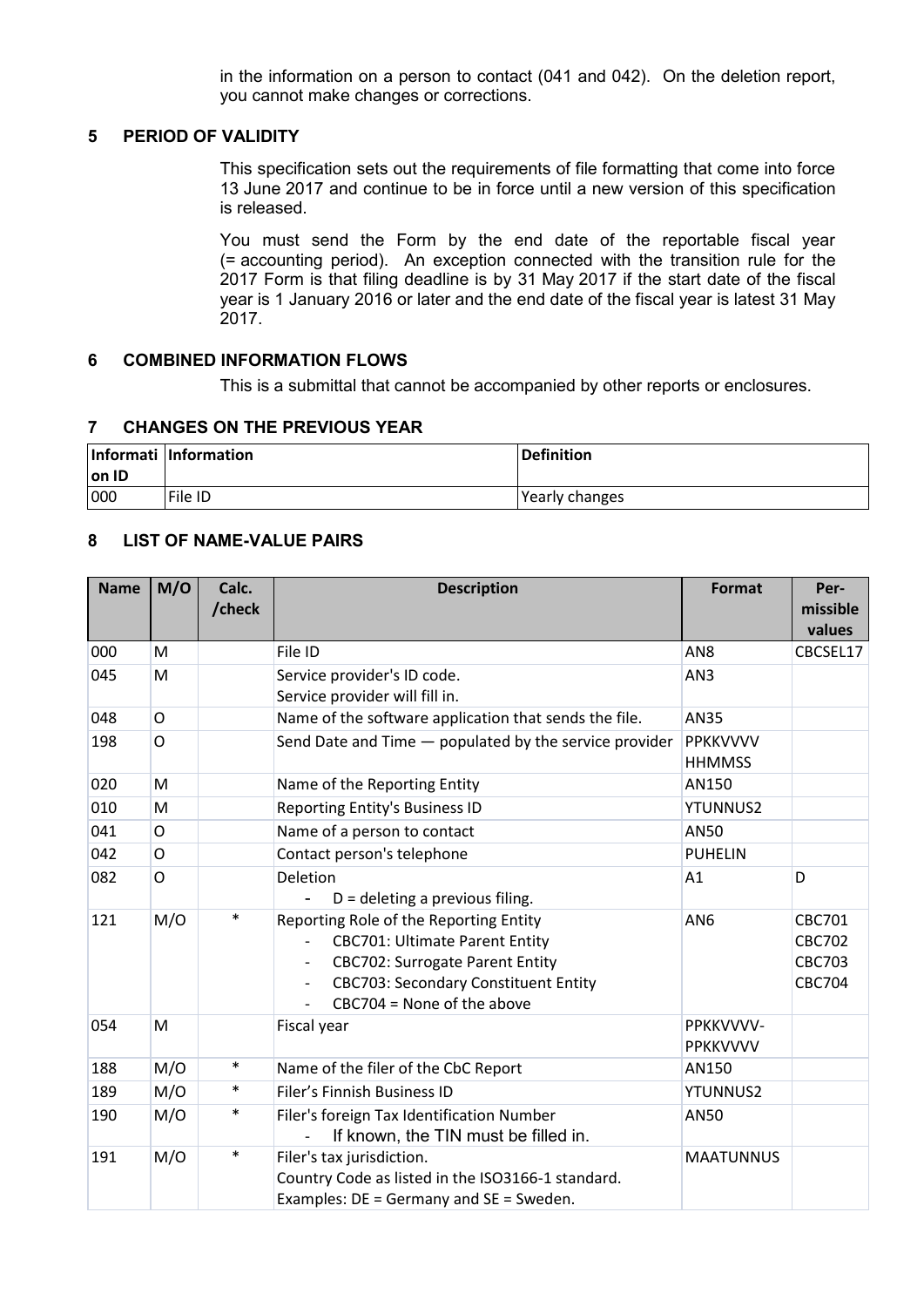| 192 | M/O | $\ast$ | Role of the filer<br><b>CBC711: Ultimate Parent Entity</b><br><b>CBC712: Surrogate Parent Entity</b>                                                                  | AN <sub>6</sub> | <b>CBC711</b><br><b>CBC712</b> |
|-----|-----|--------|-----------------------------------------------------------------------------------------------------------------------------------------------------------------------|-----------------|--------------------------------|
| 193 | M/O | $\ast$ | <b>CONSTITUENT ENTITIES</b><br>This submittal contains a list of all Constituent Entities<br>resident in Finland relating to the CbC Report.<br>$1 = Yes$<br>$2 = No$ | N1              | 1,2                            |
| 001 | M/O |        | Number of partial data sets                                                                                                                                           | N <sub>8</sub>  |                                |
| 194 | м   | $\ast$ | The Finnish Business ID of the Constituent Entity resident<br>in Finland                                                                                              | <b>YTUNNUS2</b> |                                |
| 195 | м   | ∗      | The name of the Constituent Entity resident in Finland                                                                                                                | AN150           |                                |
| 009 | M/O |        | End character of the partial data set                                                                                                                                 | N8              |                                |
| 999 | м   |        | Final code                                                                                                                                                            | N <sub>8</sub>  |                                |

# <span id="page-3-0"></span>**9 CHECK PROCESSES**

| New/    | ID  | Description of Calc. Rule / Check                                                                         |  |
|---------|-----|-----------------------------------------------------------------------------------------------------------|--|
| Changed |     |                                                                                                           |  |
|         | 000 | The last two characters of the year of the end date of the fiscal year ("2017") must                      |  |
|         | 054 | be ("17") which is the same as the ending characters of the File Identifier ("17").                       |  |
|         |     | #xxxx; Fiscal-year end date must match the year indicated by File Identifier.                             |  |
|         | 082 | In addition to the required elements, also 121, 188, 191, 193 are mandatory when                          |  |
|         | 121 | your filing is not a deletion report (082:D).                                                             |  |
|         | 188 | #xxxx; The 121, 188, 191 and 193 data elements are mandatory for other than                               |  |
|         | 191 | deletion reports.                                                                                         |  |
|         | 193 |                                                                                                           |  |
|         | 082 | For other than deletion reports (082:D), either 189 or 190 is mandatory.                                  |  |
|         | 189 | #xxxx; The 189 and 190 data elements are mandatory for other than deletion                                |  |
|         | 190 | reports.                                                                                                  |  |
|         | 121 | If Reporting Role (121) is 'CBC701', 'CBC702' or 'CBC703', the check must be made                         |  |
|         | 189 | to ascertain that the Entity's Finnish Business ID (189) is the same as Filer's                           |  |
|         | 190 | Business ID (010).                                                                                        |  |
|         | 010 | #xxxx; According to your input, the Reporting Role is "Ultimate Parent Entity",                           |  |
|         |     | "Surrogate Parent Entity" or "Secondary Constituent Entity". It is required that the                      |  |
|         |     | Reporting Entity's Business ID is the same as the Filer's. Please recheck the entry.                      |  |
|         | 121 | If Reporting Role (121) is 'CBC704', the check is made that either a Finnish                              |  |
|         | 189 | Business ID (189) or a foreign TIN (190) is entered. You cannot enter both.                               |  |
|         | 190 | #xxxx; According to your input, Reporting Role is "None of the above". Enter the                          |  |
|         |     | entity's Finnish Business ID or its foreign TIN. Fill in just one of the elements. You                    |  |
|         |     | cannot give both.                                                                                         |  |
|         | 121 | If Reporting Role (121) is 'CBC704' and the Entity's Finnish Business ID (189) is                         |  |
|         | 189 | populated, the check is made to ensure that it is not the same as Filer's Business                        |  |
|         | 010 | ID (010).                                                                                                 |  |
|         |     | #xxxx; According to your input, Reporting Role is "None of the above". You cannot                         |  |
|         |     | give a Reporting Entity's Business ID that would be the same as the Filer's. Please<br>recheck the entry. |  |
|         | 121 | If Reporting Role (121) is 'CBC701', 'CBC702' or 'CBC703', the check is made to                           |  |
|         | 190 | ensure that no foreign TIN (090) has been entered.                                                        |  |
|         |     | #xxxx; According to your input, the Reporting Role is "Ultimate Parent Entity",                           |  |
|         |     | "Surrogate Parent Entity" or "Secondary Constituent Entity". You cannot enter a                           |  |
|         |     | foreign TIN as the ID code of the Reporting Entity. Please recheck the entry.                             |  |
|         | 121 | If Reporting Role (121) is 'CBC701', 'CBC702' or 'CBC703', the check is made to                           |  |
|         | 191 | ensure that Tax Jurisdiction (191) is 'FI'.                                                               |  |
|         |     |                                                                                                           |  |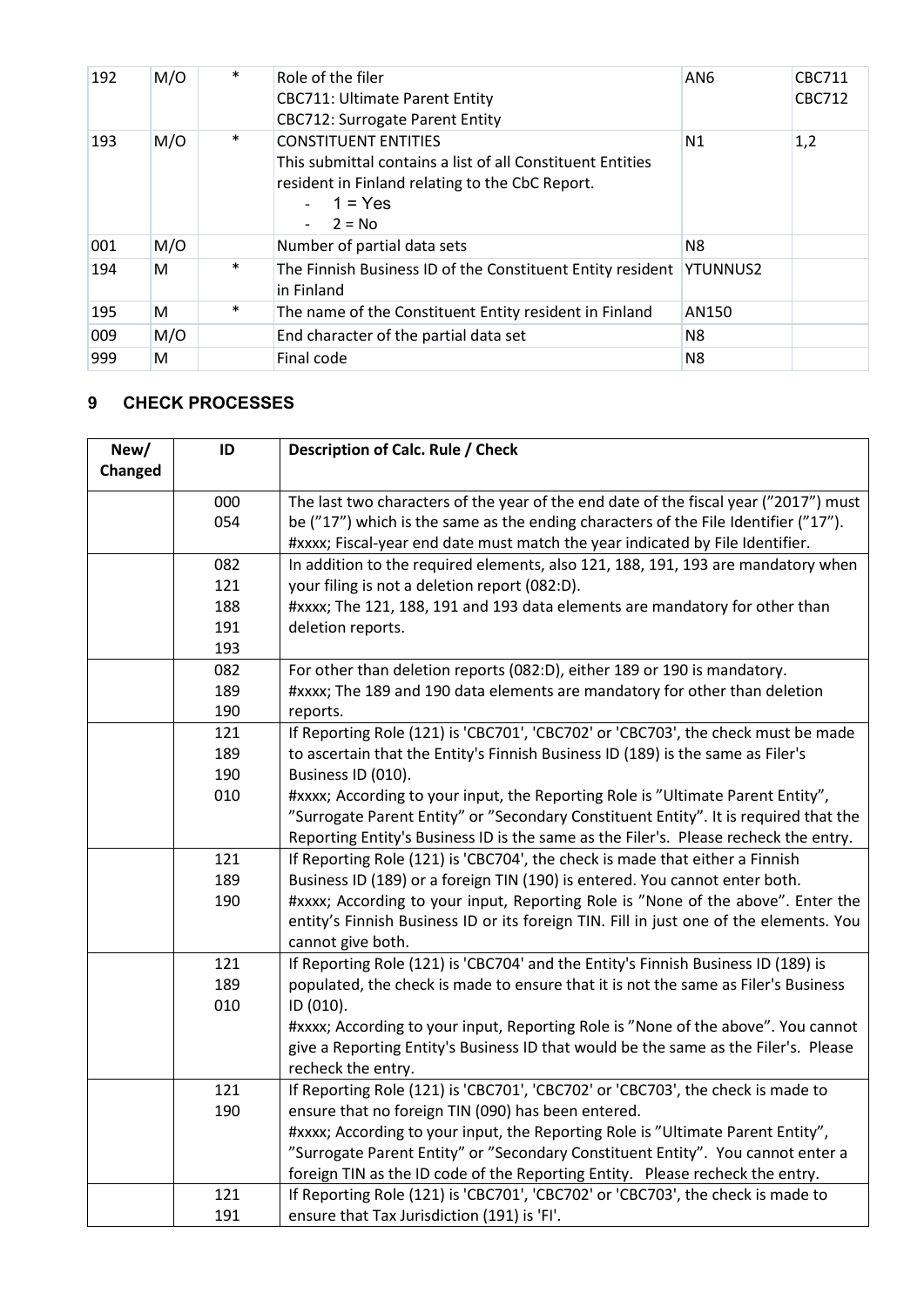|     | #xxxx; According to your input, the Reporting Role is "Ultimate Parent Entity",                        |
|-----|--------------------------------------------------------------------------------------------------------|
|     | "Surrogate Parent Entity" or "Secondary Constituent Entity". Finland (FI) must be                      |
|     | the Tax Jurisdiction of the Reporting Entity. Please recheck the entry.                                |
| 121 | If Reporting Role (121) is 'CBC704', the check is made that the filer's role (192) is                  |
| 192 | populated.                                                                                             |
|     | #xxxx; According to your input, Reporting Role is "None of the above". For this                        |
|     | reason, you must also indicate the role of the party filing the CbC Report.                            |
|     | If Reporting Role (121) is 'CBC701', 'CBC702' or 'CBC703', the check is made to                        |
|     | ensure that no filer's role (092) has been entered.                                                    |
|     | #xxxx; According to your input, the Reporting Role is "Ultimate Parent Entity",                        |
|     | "Surrogate Parent Entity" or "Secondary Constituent Entity". No role of the filer                      |
|     | must be specified. Please recheck the entry.                                                           |
| 193 | If the value of CONSTITUENT ENTITIES (193) is 'Yes' (1), the check is made to                          |
| 194 | ensure that the partial data set (194, 195) is populated as appropriate.                               |
| 195 | #xxxx; You must fill in the Constituent Entities and give their details because the                    |
|     | value of CONSTITUENT ENTITIES is "1=Yes".                                                              |
|     | If the value of CONSTITUENT ENTITIES (193) is 'Yes' (1), the check is made in the                      |
|     | data set that the Business ID of Constituent Entity has been entered only once.                        |
|     | #xxxx; Same Business ID of Constituent Entity has been entered several times.                          |
|     |                                                                                                        |
|     | If the value of CONSTITUENT ENTITIES (193) is 'No' (2), the check is made in the                       |
|     | data set that no entries are made.                                                                     |
|     | #xxxx; You cannot fill in Constituent Entities because the value of CONSTITUENT<br>ENTITIES is "2=No". |
|     |                                                                                                        |

## <span id="page-4-0"></span>**10 NOTES**

None.